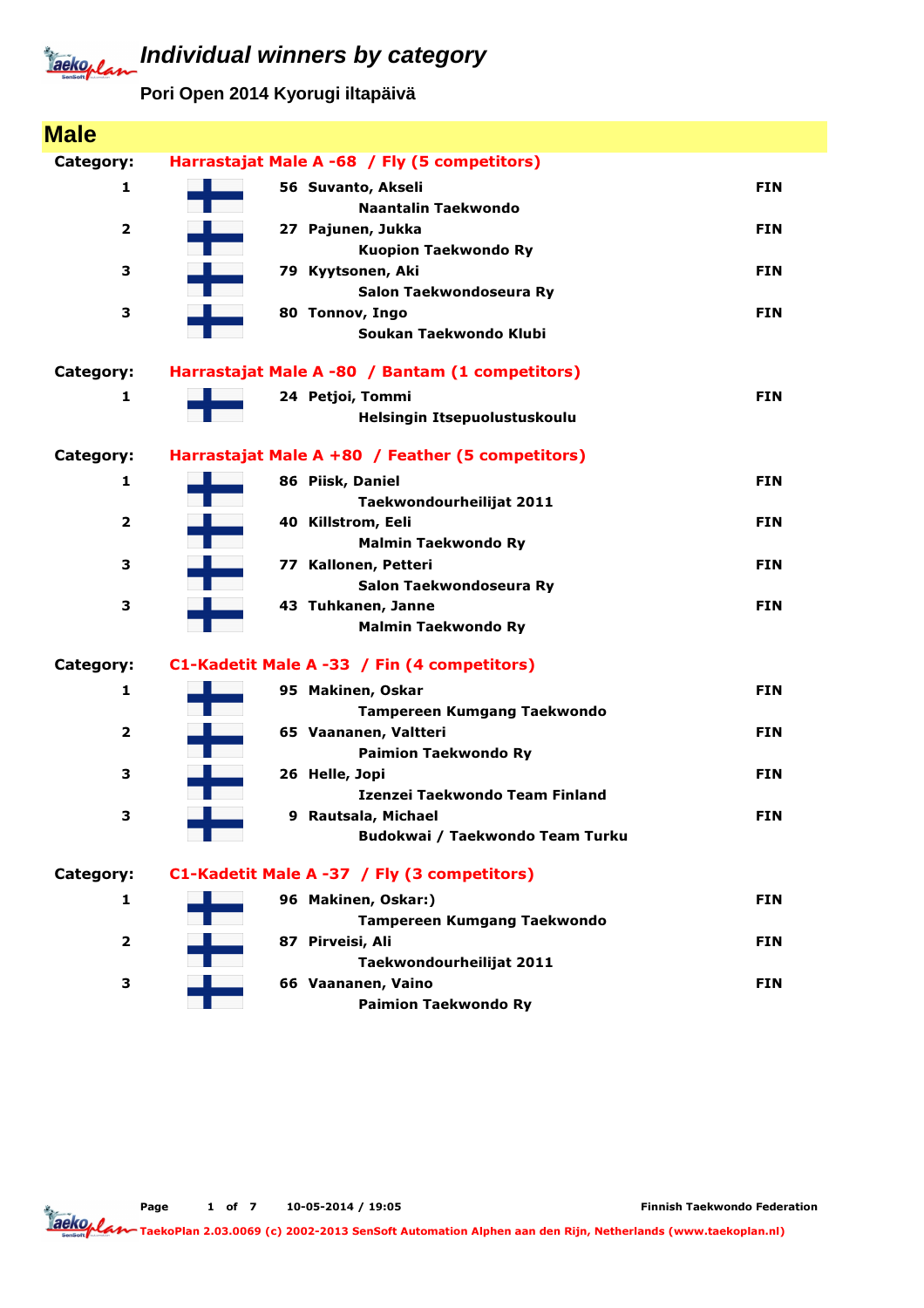**Pori Open 2014 Kyorugi iltapäivä**

| <b>Male</b>             |                                                 |            |
|-------------------------|-------------------------------------------------|------------|
| Category:               | C1-Kadetit Male A -41 / Bantam (5 competitors)  |            |
| 1                       | 78 Koskinen, Oskari                             | <b>FIN</b> |
|                         | Salon Taekwondoseura Ry                         |            |
| $\mathbf{2}$            | 29 Moazezi, Chalak                              | <b>FIN</b> |
|                         | Lahden Taekwondo Hwang Ry                       |            |
| 3                       | 88 Quinones, Eddie                              | <b>FIN</b> |
|                         | Taekwondourheilijat 2011                        |            |
| 3                       | 111 Kuokkanen, Kasperi<br><b>Yong Taekwondo</b> | <b>FIN</b> |
|                         |                                                 |            |
| Category:               | C1-Kadetit Male A -45 / Feather (3 competitors) |            |
| 1                       | 30 Moazezi, Chia1                               | <b>FIN</b> |
|                         | Lahden Taekwondo Hwang Ry                       |            |
| $\overline{2}$          | 98 Mimouni, Kamal                               | <b>FIN</b> |
|                         | <b>Tampereen Kumgang Taekwondo</b>              |            |
| 3                       | 84 Viinanen, Oskari                             | <b>FIN</b> |
|                         | Taekwondo Nurmijarvi                            |            |
| Category:               | C1-Kadetit Male A -61 / Middle (2 competitors)  |            |
| 1                       | 72 Syrjanen, Eero                               | <b>FIN</b> |
|                         | Porin Taekwondoseura Ry                         |            |
| $\overline{2}$          | 3 Arif, Umar                                    | <b>FIN</b> |
|                         | Budokwai / Taekwondo Team Turku                 |            |
| Category:               | B1-Liiga Male A -48 / Fly (3 competitors)       |            |
| 1                       | 8 Rautsala, Marcus                              | <b>FIN</b> |
|                         | Budokwai / Taekwondo Team Turku                 |            |
| $\mathbf{2}$            | 93 Lehto, Teemu                                 | <b>FIN</b> |
|                         | <b>Tampereen Kumgang Taekwondo</b>              |            |
| 3                       | 55 Soinio, Keijo                                | <b>FIN</b> |
|                         | Naantalin Taekwondo                             |            |
| Category:               | B1-Liiga Male A -55 / Feather (4 competitors)   |            |
| 1                       | 7 Pohjanjoki, Matias                            | <b>FIN</b> |
|                         | Budokwai / Taekwondo Team Turku                 |            |
|                         |                                                 |            |
| $\mathbf{2}$            | 12 Saarinen, Niko                               | <b>FIN</b> |
|                         | Budokwai / Taekwondo Team Turku                 |            |
| 3                       | 68 Dahl, Aatu                                   | <b>FIN</b> |
|                         | Paraisten Taekwondo Ry                          |            |
| 3                       | 105 Kankare, Samuli                             | <b>FIN</b> |
|                         | Toijalan Taekwondo - Chun                       |            |
| Category:               | B1-Liiga Male A -73 / Middle (2 competitors)    |            |
| 1                       | 69 Mantyniemi, Santeri                          | <b>FIN</b> |
|                         | Paraisten Taekwondo Ry                          |            |
| $\overline{\mathbf{2}}$ | 71 Syrjanen, Antti                              | <b>FIN</b> |

Page 2 of 7 10-05-2014 / 19:05

Finnish Taekwondo Federation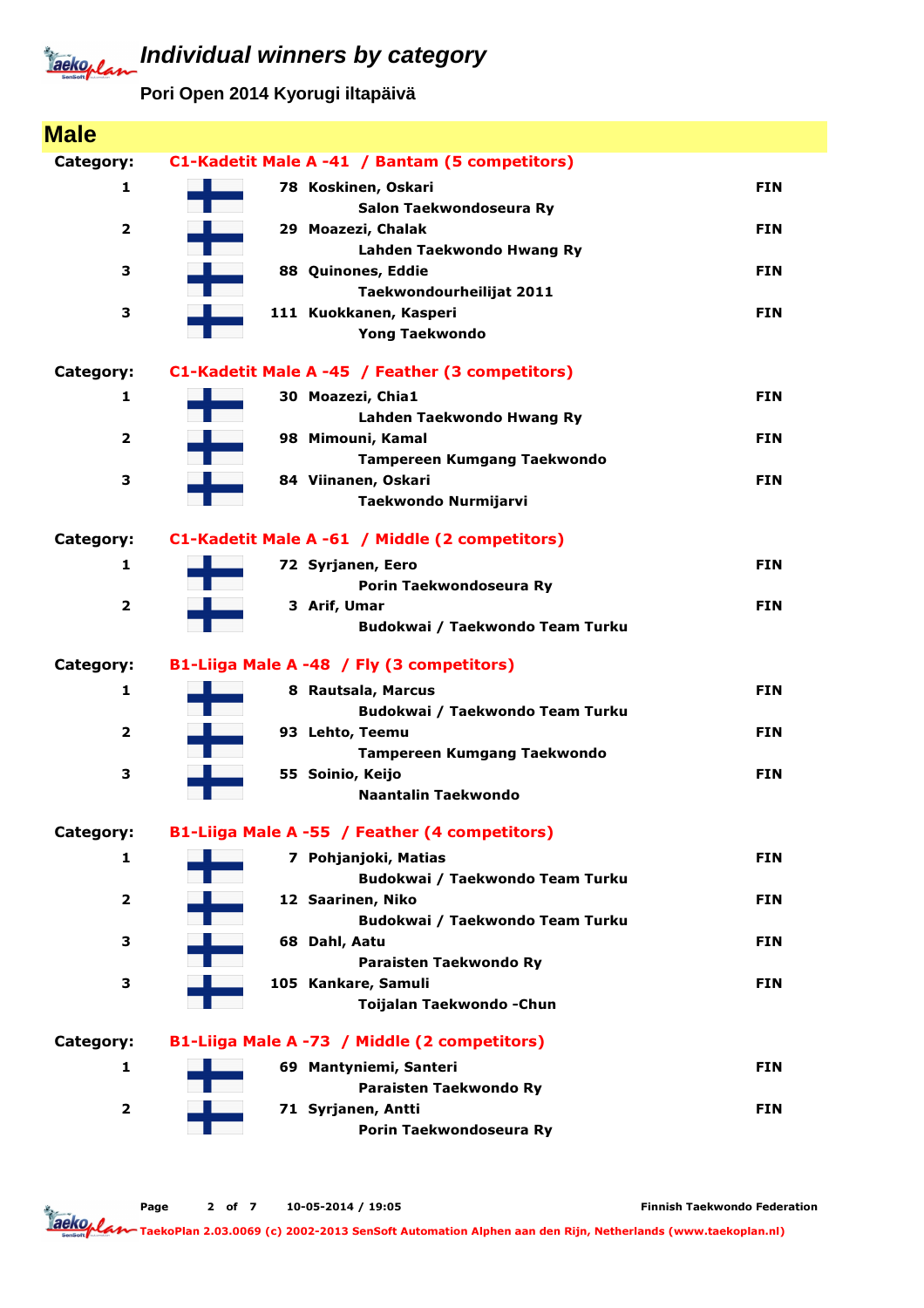**Pori Open 2014 Kyorugi iltapäivä**

| <b>Male</b>             |                                                    |            |
|-------------------------|----------------------------------------------------|------------|
| Category:               | B1-Liiga Male A -78 / Light Heavy (2 competitors)  |            |
| 1                       | 53 Pentti, Joakim                                  | <b>FIN</b> |
|                         | <b>Naantalin Taekwondo</b>                         |            |
| $\overline{\mathbf{2}}$ | 73 Syrjanen, Antti2                                | <b>FIN</b> |
|                         | Porin Taekwondoseura Ry                            |            |
| Category:               | Otteluliiga Male A -58 / Fly (3 competitors)       |            |
| 1                       | 67 Vuori, Miika                                    | <b>FIN</b> |
|                         | <b>Paimion Taekwondo Ry</b>                        |            |
| $\overline{\mathbf{2}}$ | 74 Rinne, Kristian                                 | <b>FIN</b> |
|                         | Porvoon Taekwondoseura Ry                          |            |
| 3                       | 41 Ponkilainen, Mikko                              | <b>FIN</b> |
|                         | <b>Malmin Taekwondo Ry</b>                         |            |
| Category:               | Otteluliiga Male A -63 / Bantam (5 competitors)    |            |
| 1                       | 33 Lahtinen, Toni                                  | <b>FIN</b> |
|                         | Loviisan Taekwondo Ry                              |            |
| $\overline{\mathbf{2}}$ | 100 Nurisalo, Patrik                               | <b>FIN</b> |
|                         | Tampereen Kumgang Taekwondo                        |            |
| 3                       | 97 Mimouni, Anas                                   | <b>FIN</b> |
|                         | Tampereen Kumgang Taekwondo                        |            |
| 3                       | 11 Saari, Anton<br>Budokwai / Taekwondo Team Turku | <b>FIN</b> |
|                         |                                                    |            |
| Category:               | Otteluliiga Male A -68 / Feather (4 competitors)   |            |
| 1                       | 89 Raivio, Pauli                                   | <b>FIN</b> |
|                         | Taekwondourheilijat 2011                           |            |
| $\overline{\mathbf{2}}$ | 108 Johansson, Aleksi                              | <b>FIN</b> |
|                         | <b>Turun Taekwondo Ry</b>                          |            |
| 3                       | 50 Partanen, Simo                                  | <b>FIN</b> |
| 3                       | Mukwan Jyvaskyla                                   | <b>FIN</b> |
|                         | 10 Rezaii, Reza<br>Budokwai / Taekwondo Team Turku |            |
|                         |                                                    |            |
| Category:               | Otteluliiga Male A -74 / Light (3 competitors)     |            |
| 1                       | 25 Tran, The                                       | <b>FIN</b> |
|                         | Herttoniemen Taekwondo Hwang                       |            |
| $\overline{\mathbf{2}}$ | 45 Haaranen, Antti                                 | <b>FIN</b> |
|                         | Mukwan Jyvaskyla                                   |            |
| 3                       | 91 Ahmady, Wahid                                   | <b>FIN</b> |
|                         | <b>Tampereen Kumgang Taekwondo</b>                 |            |
| Category:               | Otteluliiga Male A -87 / Middle (2 competitors)    |            |
| 1                       | 34 Lahtinen, Jouni                                 | <b>FIN</b> |
|                         | Loviisan Taekwondo Ry                              |            |
| $\overline{\mathbf{2}}$ | 19 Haaksi, Tuomo                                   | <b>FIN</b> |
|                         | Forssan Taekwondoseura Ry                          |            |

Finnish Taekwondo Federation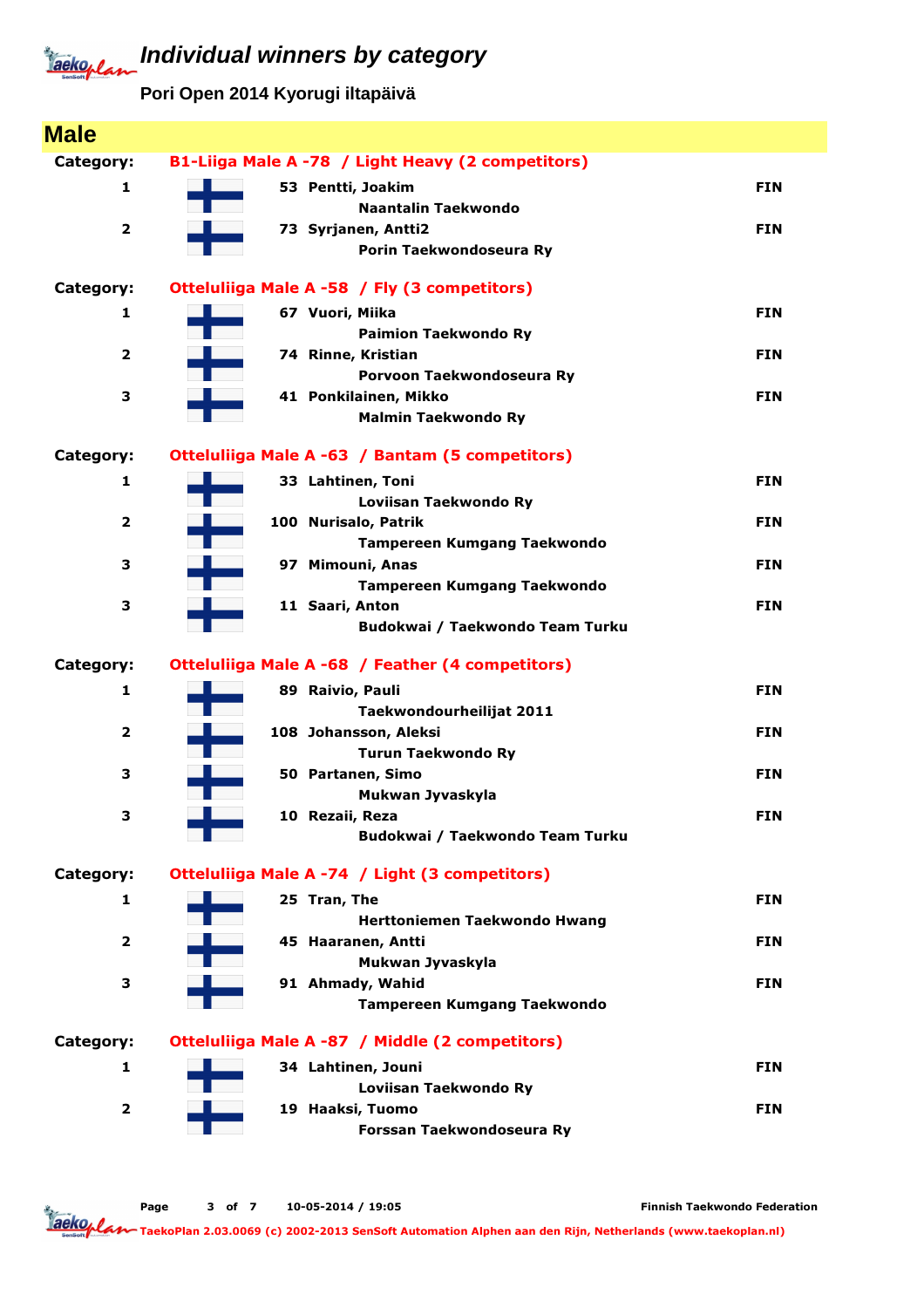**Pori Open 2014 Kyorugi iltapäivä**

| <b>Male</b>             |                                                     |            |
|-------------------------|-----------------------------------------------------|------------|
| Category:               | Seniorit +30 Male A -80 / (3 competitors)           |            |
| 1                       | 18 Huuskonen, Matti<br><b>Espoo Hwarang Team Ry</b> | <b>FIN</b> |
| $\overline{\mathbf{2}}$ | 58 Aarnio, Marko<br><b>Paimion Taekwondo Ry</b>     | <b>FIN</b> |
| 3                       | 23 Korhonen, Erkka<br>Helsingin Itsepuolustuskoulu  | <b>FIN</b> |
| Category:               | Seniorit +30 Male A +80 / (3 competitors)           |            |
| 1                       | 51 Friman, Karo<br>Naantalin Taekwondo              | <b>FIN</b> |
| $\overline{2}$          | 52 Makela, Risto<br><b>Naantalin Taekwondo</b>      | <b>FIN</b> |
| з                       | 85 Koskela, Mikko<br>Taekwondo Park Raisio Ry       | <b>FIN</b> |

Page 4 of 7 10-05-2014 / 19:05

Finnish Taekwondo Federation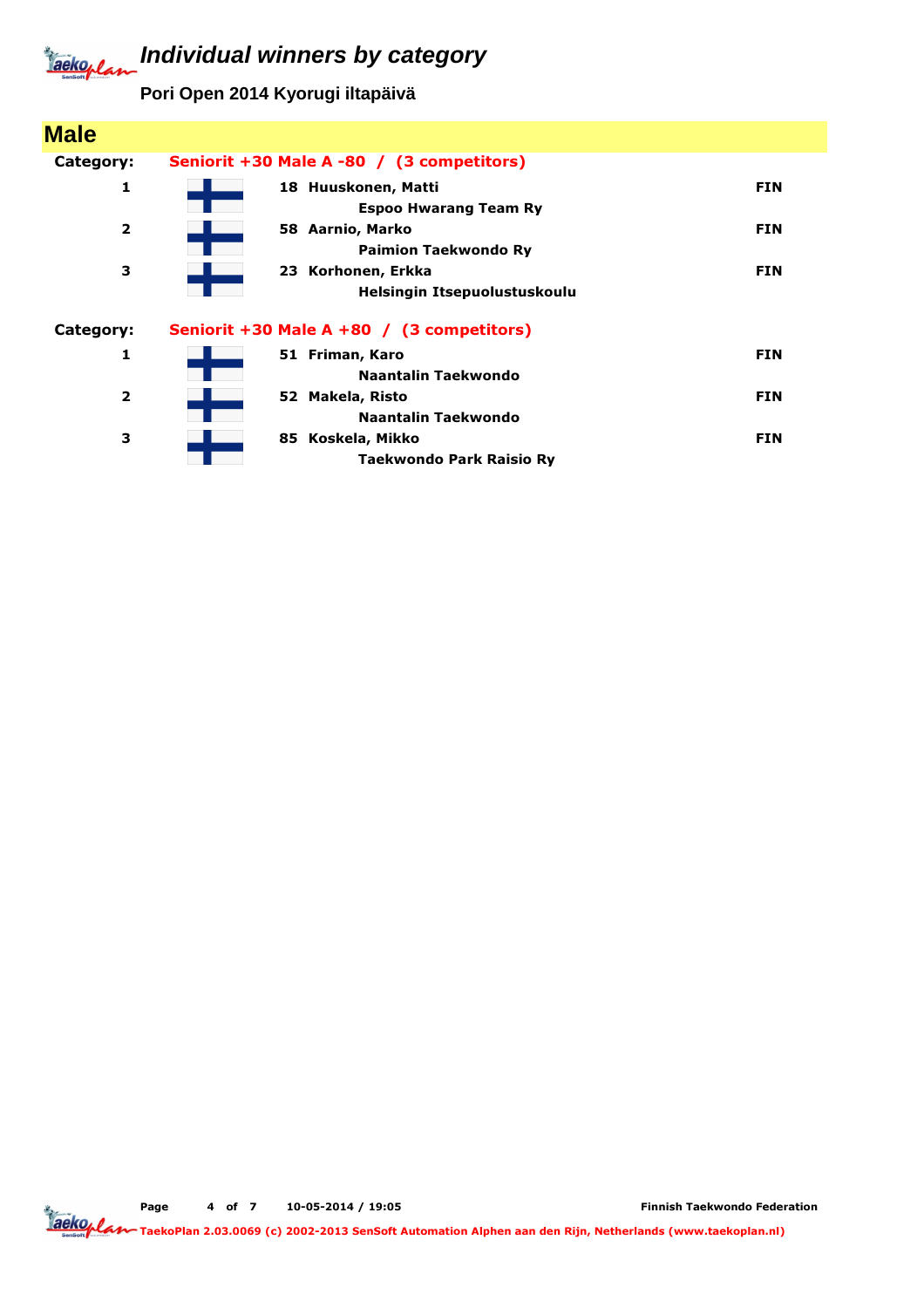**Pori Open 2014 Kyorugi iltapäivä**

| <b>Female</b>           |                                                       |            |
|-------------------------|-------------------------------------------------------|------------|
| Category:               | Harrastajat Female A -57 / Fly (3 competitors)        |            |
| $\mathbf{1}$            | 113 Ojavalli, Tiia                                    | <b>FIN</b> |
|                         | <b>Yong Taekwondo</b>                                 |            |
| 2                       | 112 Nieminen, Lea                                     | <b>FIN</b> |
|                         | <b>Yong Taekwondo</b>                                 |            |
| 3                       | 47 Hasala, Veera                                      | <b>FIN</b> |
|                         | Mukwan Jyvaskyla                                      |            |
| Category:               | Harrastajat Female A -67 / Bantam (7 competitors)     |            |
| 1                       | 38 Harcenkova, Sabina                                 | <b>FIN</b> |
|                         | <b>Malmin Taekwondo Ry</b>                            |            |
| 2                       | 70 Heinonen, Henrika                                  | <b>FIN</b> |
|                         | Porin Taekwondoseura Ry                               |            |
| 3                       | 59 Jaske, Annukka                                     | <b>FIN</b> |
| з                       | <b>Paimion Taekwondo Ry</b><br>20 Korpela, Maija      | <b>FIN</b> |
|                         | Forssan Taekwondoseura Ry                             |            |
|                         |                                                       |            |
| Category:               | C1-Kadetit Female A -33 / Fly (2 competitors)         |            |
| 1                       | 13 Tammila, Ida                                       | <b>FIN</b> |
|                         | Budokwai / Taekwondo Team Turku                       |            |
| $\overline{\mathbf{2}}$ | 110 Hanhinen, Taru                                    | <b>FIN</b> |
|                         | <b>Yong Taekwondo</b>                                 |            |
| Category:               | C1-Kadetit Female A -37 / Bantam (4 competitors)      |            |
| 1                       | 92 Lehto, Sini                                        | <b>FIN</b> |
|                         | <b>Tampereen Kumgang Taekwondo</b>                    |            |
| 2                       | 82 Toivonen, Elisa                                    | <b>FIN</b> |
|                         | Taekwondo Nurmijarvi                                  |            |
| 3                       | 14 Tammila, Ida2                                      | <b>FIN</b> |
| з                       | Budokwai / Taekwondo Team Turku<br>17 Tiihonen, Sanni | FIN        |
|                         | <b>Doboksport Tampere</b>                             |            |
|                         |                                                       |            |
| Category:               | C1-Kadetit Female A -41 / Feather (3 competitors)     |            |
| 1                       | 90 Vayrynen, Milla                                    | <b>FIN</b> |
|                         | Taekwondourheilijat 2011                              |            |
| $\overline{\mathbf{2}}$ | 103 Lahti, Emilia                                     | <b>FIN</b> |
|                         | Tapiolan Taekwondo Hwang                              |            |
| з                       | 83 Toivonen, Elisa.                                   | <b>FIN</b> |
|                         | Taekwondo Nurmijarvi                                  |            |
| Category:               | C1-Kadetit Female A -44 / Light (2 competitors)       |            |
| 1                       | 81 Aalto, Tuila                                       | <b>FIN</b> |
|                         | Taekwondo Nurmijarvi                                  |            |
| $\overline{\mathbf{2}}$ | 104 Lahti, Emilia1                                    | <b>FIN</b> |
|                         |                                                       |            |
|                         | Tapiolan Taekwondo Hwang                              |            |

Page 5 of 7 10-05-2014 / 19:05

Finnish Taekwondo Federation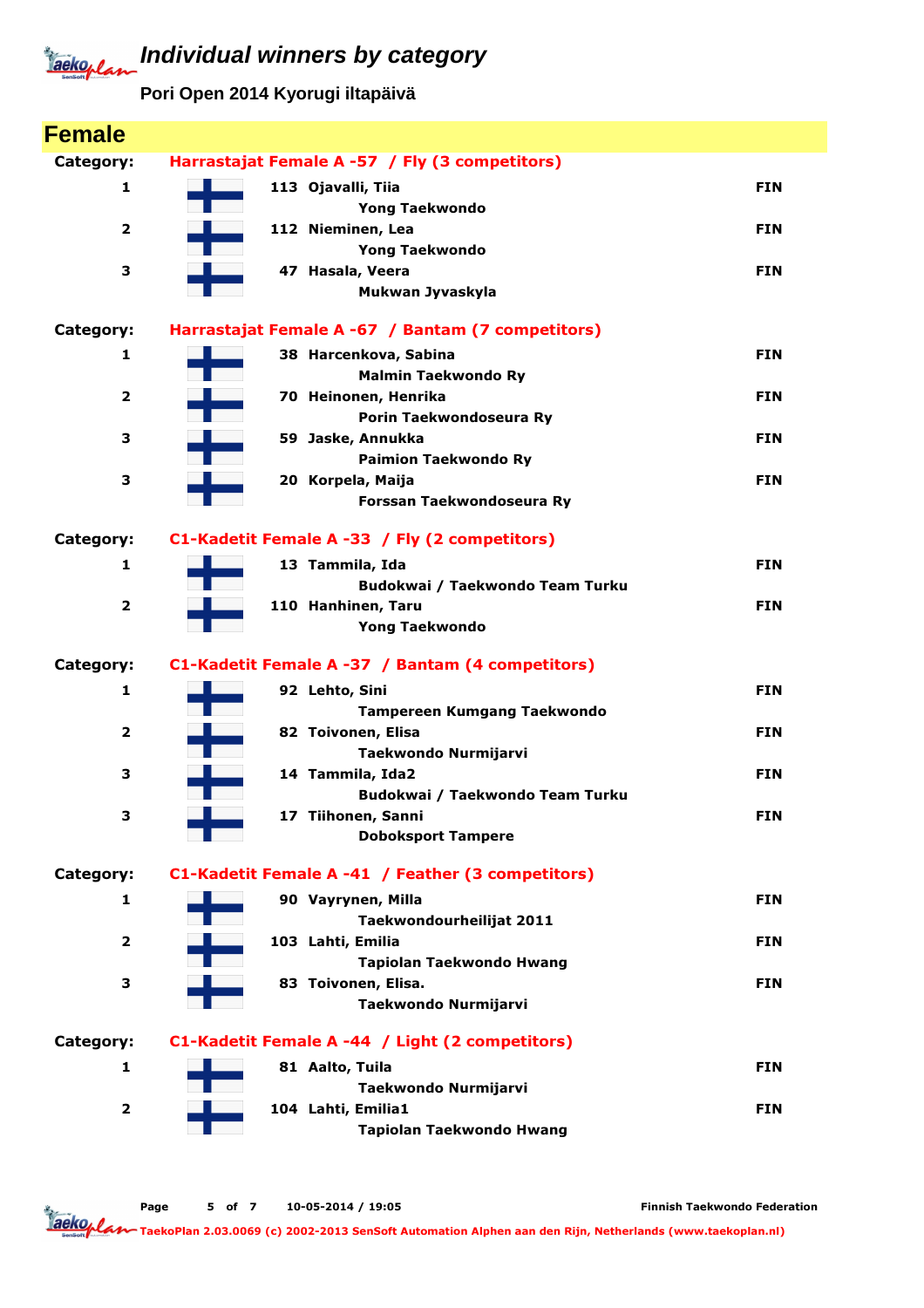**Pori Open 2014 Kyorugi iltapäivä**

| <b>Female</b>           |                |                                                        |                                     |
|-------------------------|----------------|--------------------------------------------------------|-------------------------------------|
| Category:               |                | C1-Kadetit Female A -47 / Welter (3 competitors)       |                                     |
| 1                       |                | 36 Reiman, Emma                                        | <b>FIN</b>                          |
|                         |                | Loviisan Taekwondo Ry                                  |                                     |
| $\overline{\mathbf{2}}$ |                | 102 Ojala, Jasmin                                      | <b>FIN</b>                          |
|                         |                | Tampereen Kumgang Taekwondo                            |                                     |
| З                       |                | 37 Boughrara, Chahrazed                                | <b>FIN</b>                          |
|                         |                | <b>Malmin Taekwondo Ry</b>                             |                                     |
| Category:               |                | C1-Kadetit Female A -51 / Light middle (3 competitors) |                                     |
| 1                       |                | 114 Rannikko, Noora                                    | <b>FIN</b>                          |
|                         |                | <b>Yong Taekwondo</b>                                  |                                     |
| 2                       |                | 21 Muikku, Jessica                                     | <b>FIN</b>                          |
|                         |                | Hämeenlinnan Taekwondoseura Ry                         |                                     |
| 3                       |                | 64 Raita, Alexandra                                    | <b>FIN</b>                          |
|                         |                | <b>Paimion Taekwondo Ry</b>                            |                                     |
| Category:               |                | C1-Kadetit Female A -55 / Middle (4 competitors)       |                                     |
| 1                       |                | 1 Aaltonen, Nella                                      | <b>FIN</b>                          |
|                         |                | Budokwai / Taekwondo Team Turku                        |                                     |
| 2                       |                | 61 Kallio, Krista                                      | <b>FIN</b>                          |
|                         |                | <b>Paimion Taekwondo Ry</b>                            |                                     |
| З                       |                | 6 Jarvinen, Ronja                                      | <b>FIN</b>                          |
|                         |                | Budokwai / Taekwondo Team Turku                        |                                     |
| з                       |                | 54 Pentti, Ester<br>Naantalin Taekwondo                | <b>FIN</b>                          |
|                         |                |                                                        |                                     |
| Category:               |                | C1-Kadetit Female A +59 / Heavy (2 competitors)        |                                     |
| 1                       |                | 48 Khazari, Amal                                       | <b>FIN</b>                          |
|                         |                | Mukwan Jyvaskyla                                       |                                     |
| $\overline{\mathbf{2}}$ |                | 107 Ruuska, Jenna                                      | <b>FIN</b>                          |
|                         |                | Toijalan Taekwondo - Chun                              |                                     |
| Category:               |                | B1-Liiga Female A -46 / Bantam (3 competitors)         |                                     |
| 1                       |                | 116 Aalto, Vilja                                       | <b>FIN</b>                          |
|                         |                | Mukwan Jyvaskyla                                       |                                     |
| $\overline{\mathbf{2}}$ |                | 63 Nyppynen, Henna                                     | <b>FIN</b>                          |
|                         |                | <b>Paimion Taekwondo Ry</b>                            |                                     |
| 3                       |                | 62 Kallonen, Kati                                      | <b>FIN</b>                          |
|                         |                | <b>Paimion Taekwondo Ry</b>                            |                                     |
| Category:               |                | B1-Liiga Female A -52 / Light (7 competitors)          |                                     |
| $\mathbf{1}$            |                | 115 Rannikko, Noora.                                   | <b>FIN</b>                          |
|                         |                | <b>Yong Taekwondo</b>                                  |                                     |
| $\overline{\mathbf{2}}$ |                | 44 Aalto, Vilja                                        | <b>FIN</b>                          |
|                         |                | Mukwan Jyvaskyla                                       |                                     |
| З                       |                | 60 Jokinen, Nea                                        | <b>FIN</b>                          |
|                         |                | <b>Paimion Taekwondo Ry</b>                            |                                     |
| З                       |                | 49 Lehtinen, Oona<br>Mukwan Jyvaskyla                  | <b>FIN</b>                          |
|                         |                |                                                        |                                     |
|                         | Page<br>6 of 7 | 10-05-2014 / 19:05                                     | <b>Finnish Taekwondo Federation</b> |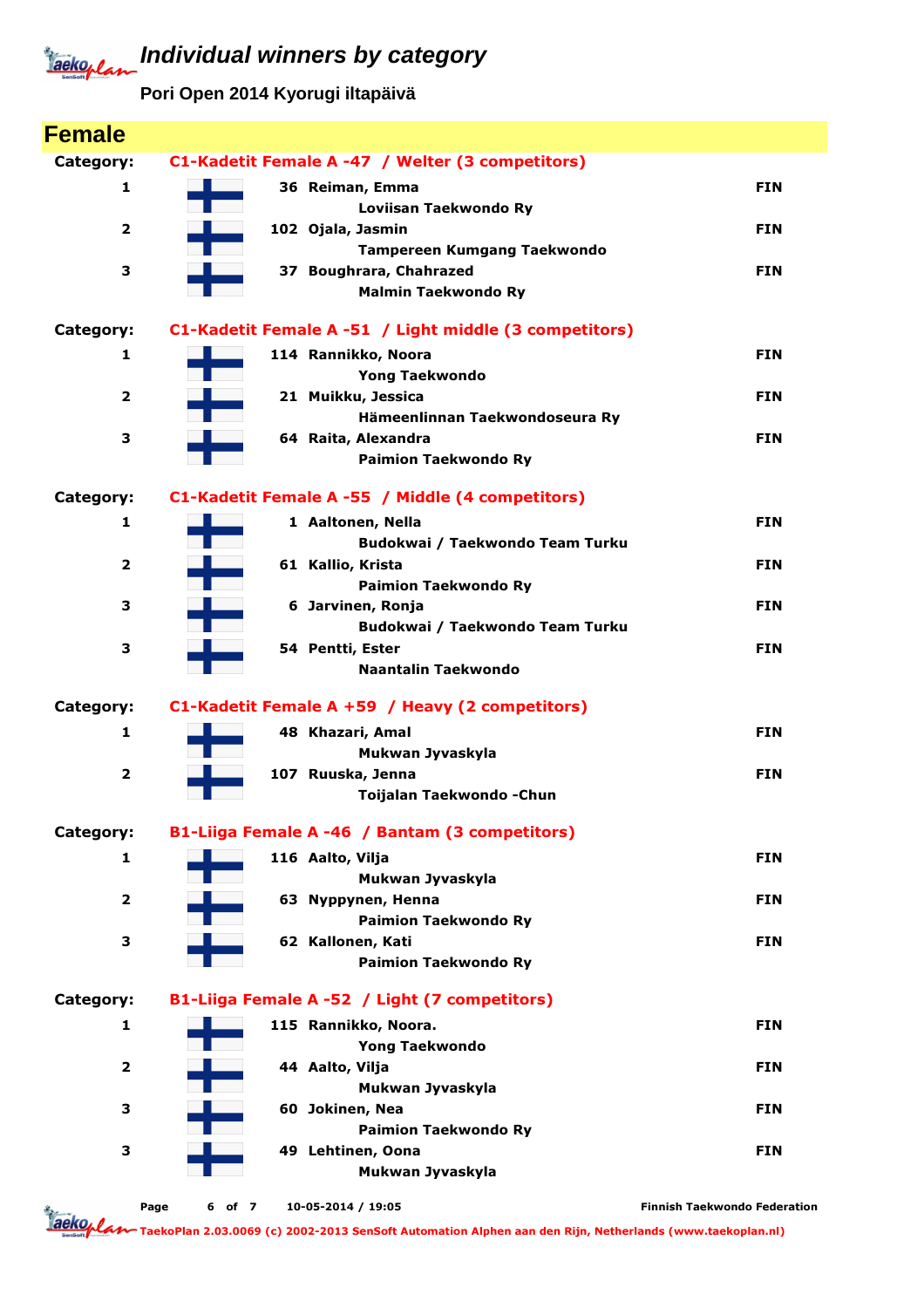**Pori Open 2014 Kyorugi iltapäivä**

| <b>Female</b>           |                                                    |            |
|-------------------------|----------------------------------------------------|------------|
| Category:               | B1-Liiga Female A -63 / Middle (3 competitors)     |            |
| 1                       | 39 Kemppinen, Sofia                                | <b>FIN</b> |
|                         | <b>Malmin Taekwondo Ry</b>                         |            |
| $\overline{\mathbf{2}}$ | 35 Lindblad, Karin.                                | <b>FIN</b> |
|                         | Loviisan Taekwondo Ry                              |            |
| 3                       | 101 Nurmi, Veera                                   | <b>FIN</b> |
|                         | <b>Tampereen Kumgang Taekwondo</b>                 |            |
| Category:               | Otteluliiga Female A -57 / Feather (3 competitors) |            |
| 1                       | 2 Ahmed, Maria                                     | <b>FIN</b> |
|                         | Budokwai / Taekwondo Team Turku                    |            |
| $\overline{2}$          | 31 Aalto, Jenna                                    | <b>FIN</b> |
|                         | Loviisan Taekwondo Ry                              |            |
| 3                       | 22 Muikku, Piia                                    | <b>FIN</b> |
|                         | Hämeenlinnan Taekwondoseura Ry                     |            |
| Category:               | Otteluliiga Female A -62 / Light (2 competitors)   |            |
| $\mathbf{1}$            | 16 Mikkonen, Emily                                 | <b>FIN</b> |
|                         | <b>Doboksport Tampere</b>                          |            |
| $\overline{2}$          | 109 Paakkonen, Laura                               | <b>FIN</b> |
|                         | Vihdin Taekwondoseura Ry                           |            |
| Category:               | Otteluliiga Female A -67 / Welter (3 competitors)  |            |
| 1                       | 4 Arif, Dareen                                     | <b>FIN</b> |
|                         | Budokwai / Taekwondo Team Turku                    |            |
| $\overline{2}$          | 42 Rahmani, Ruqia                                  | <b>FIN</b> |
|                         | <b>Malmin Taekwondo Ry</b>                         |            |
| 3                       | 46 Hakkarainen, Anna                               | <b>FIN</b> |
|                         | Mukwan Jyvaskyla                                   |            |

Finnish Taekwondo Federation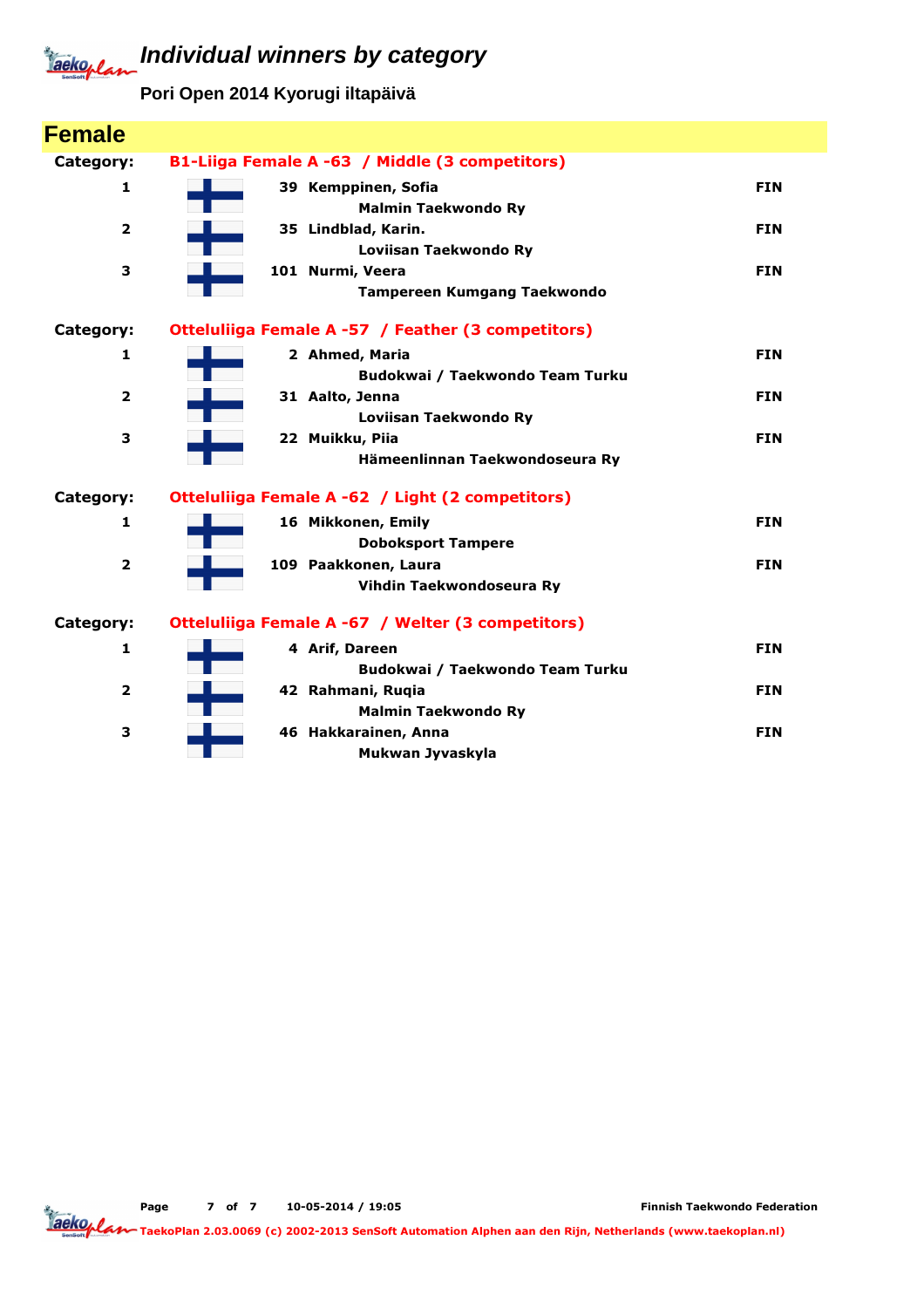**Pori Open 2014 Kyorugi iltapäivä**

| <b>Male</b>             |                                                  |            |
|-------------------------|--------------------------------------------------|------------|
| Category:               | Harrastajat Male A -68 / Fly (5 competitors)     |            |
| 1                       | 56 Suvanto, Akseli                               | <b>FIN</b> |
|                         | Naantalin Taekwondo                              |            |
| 2                       | 27 Pajunen, Jukka                                | <b>FIN</b> |
|                         | <b>Kuopion Taekwondo Ry</b>                      |            |
| 3                       | 79 Kyytsonen, Aki                                | <b>FIN</b> |
|                         | Salon Taekwondoseura Ry                          |            |
| З                       | 80 Tonnov, Ingo                                  | <b>FIN</b> |
|                         | Soukan Taekwondo Klubi                           |            |
| Category:               | Harrastajat Male A -80 / Bantam (1 competitors)  |            |
| 1                       | 24 Petjoi, Tommi                                 | <b>FIN</b> |
|                         | Helsingin Itsepuolustuskoulu                     |            |
| Category:               | Harrastajat Male A +80 / Feather (5 competitors) |            |
| 1                       | 86 Piisk, Daniel                                 | <b>FIN</b> |
|                         | Taekwondourheilijat 2011                         |            |
| $\overline{2}$          | 40 Killstrom, Eeli                               | <b>FIN</b> |
|                         | <b>Malmin Taekwondo Ry</b>                       |            |
| 3                       | 77 Kallonen, Petteri                             | <b>FIN</b> |
|                         | Salon Taekwondoseura Ry                          |            |
| 3                       | 43 Tuhkanen, Janne                               | <b>FIN</b> |
|                         | <b>Malmin Taekwondo Ry</b>                       |            |
| Category:               | C1-Kadetit Male A -33 / Fin (4 competitors)      |            |
| 1                       | 95 Makinen, Oskar                                | <b>FIN</b> |
|                         | <b>Tampereen Kumgang Taekwondo</b>               |            |
| $\overline{\mathbf{2}}$ | 65 Vaananen, Valtteri                            | <b>FIN</b> |
|                         | <b>Paimion Taekwondo Ry</b>                      |            |
| 3                       | 26 Helle, Jopi                                   | <b>FIN</b> |
|                         | Izenzei Taekwondo Team Finland                   |            |
| з                       | 9 Rautsala, Michael                              | <b>FIN</b> |
|                         | Budokwai / Taekwondo Team Turku                  |            |
| Category:               | C1-Kadetit Male A -37 / Fly (3 competitors)      |            |
| 1                       | 96 Makinen, Oskar:)                              | <b>FIN</b> |
|                         | <b>Tampereen Kumgang Taekwondo</b>               |            |
| $\overline{\mathbf{2}}$ | 87 Pirveisi, Ali                                 | <b>FIN</b> |
|                         | Taekwondourheilijat 2011                         |            |
| З                       | 66 Vaananen, Vaino                               | <b>FIN</b> |
|                         | <b>Paimion Taekwondo Ry</b>                      |            |

Page 1 of 7 10-05-2014 / 19:06

Finnish Taekwondo Federation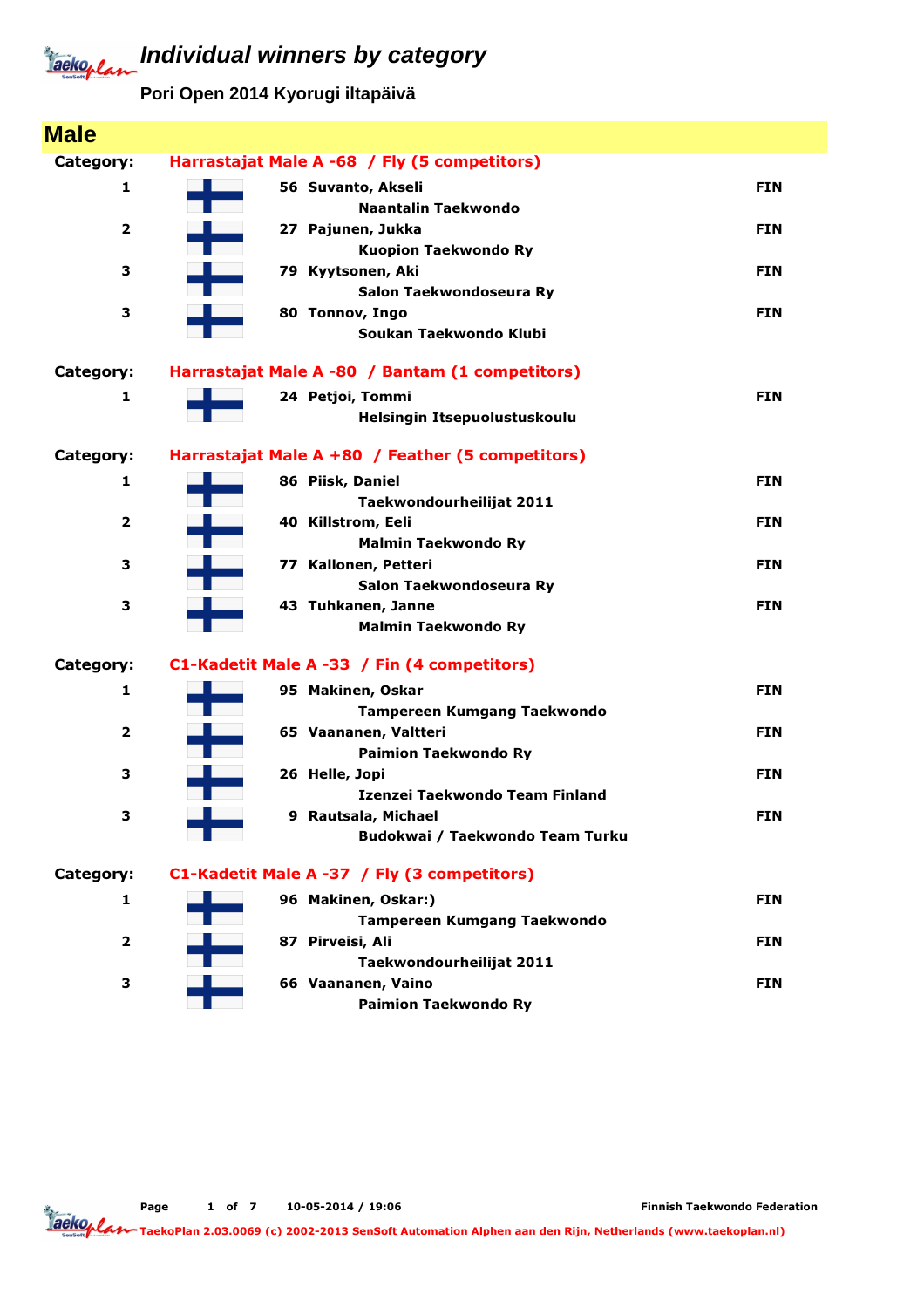**Pori Open 2014 Kyorugi iltapäivä**

| <b>Male</b>             |                                                 |            |
|-------------------------|-------------------------------------------------|------------|
| Category:               | C1-Kadetit Male A -41 / Bantam (5 competitors)  |            |
| 1                       | 78 Koskinen, Oskari                             | <b>FIN</b> |
|                         | Salon Taekwondoseura Ry                         |            |
| $\mathbf{2}$            | 29 Moazezi, Chalak                              | <b>FIN</b> |
|                         | Lahden Taekwondo Hwang Ry                       |            |
| 3                       | 88 Quinones, Eddie                              | <b>FIN</b> |
|                         | Taekwondourheilijat 2011                        |            |
| 3                       | 111 Kuokkanen, Kasperi<br><b>Yong Taekwondo</b> | <b>FIN</b> |
|                         |                                                 |            |
| Category:               | C1-Kadetit Male A -45 / Feather (3 competitors) |            |
| 1                       | 30 Moazezi, Chia1                               | <b>FIN</b> |
|                         | Lahden Taekwondo Hwang Ry                       |            |
| $\overline{2}$          | 98 Mimouni, Kamal                               | <b>FIN</b> |
|                         | <b>Tampereen Kumgang Taekwondo</b>              |            |
| 3                       | 84 Viinanen, Oskari                             | <b>FIN</b> |
|                         | Taekwondo Nurmijarvi                            |            |
| Category:               | C1-Kadetit Male A -61 / Middle (2 competitors)  |            |
| 1                       | 72 Syrjanen, Eero                               | <b>FIN</b> |
|                         | Porin Taekwondoseura Ry                         |            |
| $\overline{2}$          | 3 Arif, Umar                                    | <b>FIN</b> |
|                         | Budokwai / Taekwondo Team Turku                 |            |
| Category:               | B1-Liiga Male A -48 / Fly (3 competitors)       |            |
| 1                       | 8 Rautsala, Marcus                              | <b>FIN</b> |
|                         | Budokwai / Taekwondo Team Turku                 |            |
| $\mathbf{2}$            | 93 Lehto, Teemu                                 | <b>FIN</b> |
|                         | <b>Tampereen Kumgang Taekwondo</b>              |            |
| 3                       | 55 Soinio, Keijo                                | <b>FIN</b> |
|                         | Naantalin Taekwondo                             |            |
| Category:               | B1-Liiga Male A -55 / Feather (4 competitors)   |            |
| 1                       | 7 Pohjanjoki, Matias                            | <b>FIN</b> |
|                         | Budokwai / Taekwondo Team Turku                 |            |
|                         |                                                 |            |
| $\mathbf{2}$            | 12 Saarinen, Niko                               | <b>FIN</b> |
|                         | Budokwai / Taekwondo Team Turku                 |            |
| 3                       | 68 Dahl, Aatu                                   | <b>FIN</b> |
|                         | Paraisten Taekwondo Ry                          |            |
| 3                       | 105 Kankare, Samuli                             | <b>FIN</b> |
|                         | Toijalan Taekwondo - Chun                       |            |
| Category:               | B1-Liiga Male A -73 / Middle (2 competitors)    |            |
| 1                       | 69 Mantyniemi, Santeri                          | <b>FIN</b> |
|                         | Paraisten Taekwondo Ry                          |            |
| $\overline{\mathbf{2}}$ | 71 Syrjanen, Antti                              | <b>FIN</b> |

Page 2 of 7 10-05-2014 / 19:06

Finnish Taekwondo Federation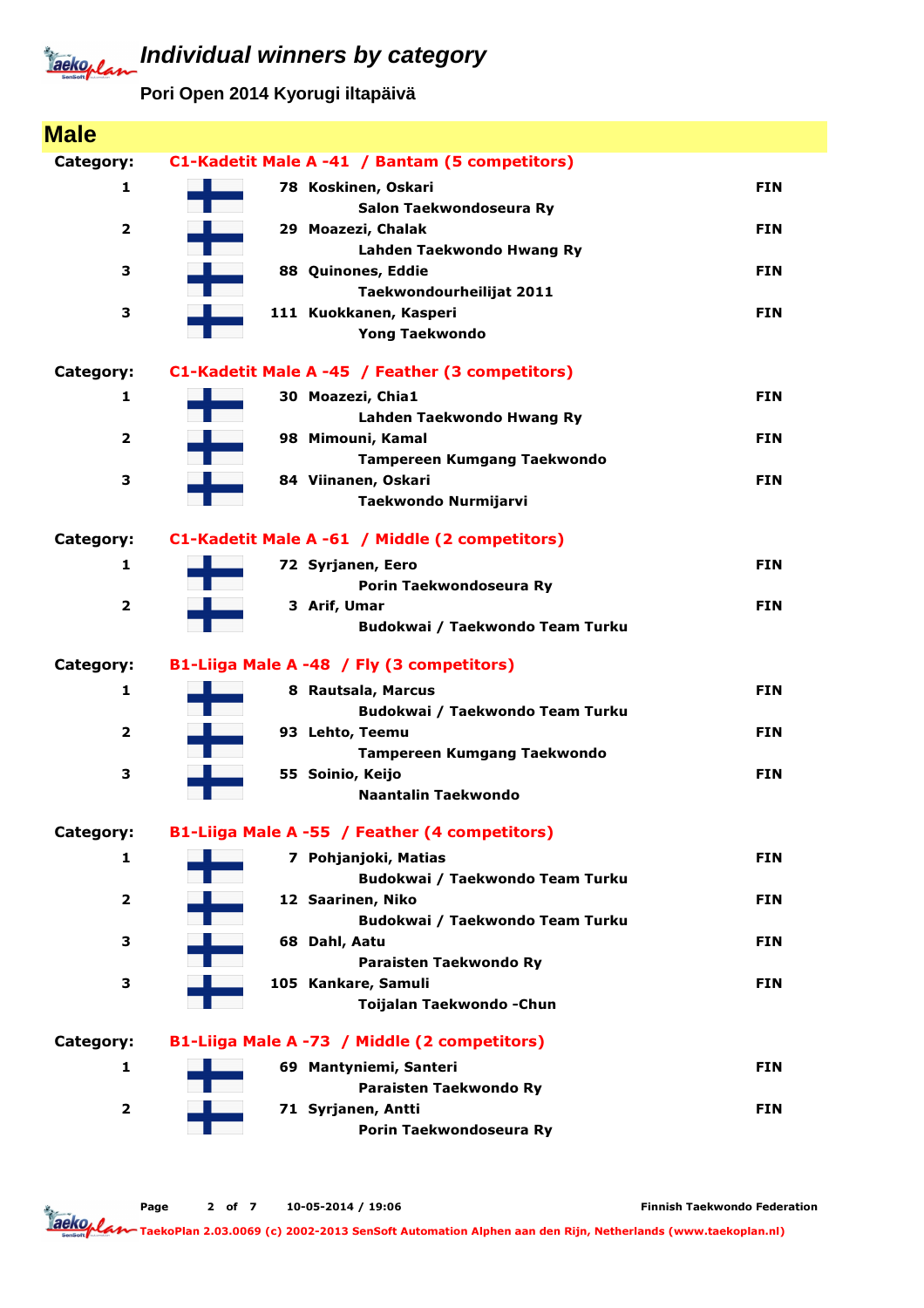**Pori Open 2014 Kyorugi iltapäivä**

| <b>Male</b>             |                                                    |            |
|-------------------------|----------------------------------------------------|------------|
| Category:               | B1-Liiga Male A -78 / Light Heavy (2 competitors)  |            |
| 1                       | 53 Pentti, Joakim                                  | <b>FIN</b> |
|                         | <b>Naantalin Taekwondo</b>                         |            |
| $\overline{\mathbf{2}}$ | 73 Syrjanen, Antti2                                | <b>FIN</b> |
|                         | Porin Taekwondoseura Ry                            |            |
| Category:               | Otteluliiga Male A -58 / Fly (3 competitors)       |            |
| 1                       | 67 Vuori, Miika                                    | <b>FIN</b> |
|                         | <b>Paimion Taekwondo Ry</b>                        |            |
| $\overline{\mathbf{2}}$ | 74 Rinne, Kristian                                 | <b>FIN</b> |
|                         | Porvoon Taekwondoseura Ry                          |            |
| 3                       | 41 Ponkilainen, Mikko                              | <b>FIN</b> |
|                         | <b>Malmin Taekwondo Ry</b>                         |            |
| Category:               | Otteluliiga Male A -63 / Bantam (5 competitors)    |            |
| 1                       | 33 Lahtinen, Toni                                  | <b>FIN</b> |
|                         | Loviisan Taekwondo Ry                              |            |
| $\overline{\mathbf{2}}$ | 100 Nurisalo, Patrik                               | <b>FIN</b> |
|                         | Tampereen Kumgang Taekwondo                        |            |
| 3                       | 97 Mimouni, Anas                                   | <b>FIN</b> |
|                         | Tampereen Kumgang Taekwondo                        |            |
| 3                       | 11 Saari, Anton                                    | <b>FIN</b> |
|                         | Budokwai / Taekwondo Team Turku                    |            |
| Category:               | Otteluliiga Male A -68 / Feather (4 competitors)   |            |
| 1                       | 89 Raivio, Pauli                                   | <b>FIN</b> |
|                         | Taekwondourheilijat 2011                           |            |
| $\overline{\mathbf{2}}$ | 108 Johansson, Aleksi                              | <b>FIN</b> |
|                         | <b>Turun Taekwondo Ry</b>                          |            |
| 3                       | 50 Partanen, Simo                                  | <b>FIN</b> |
| 3                       | Mukwan Jyvaskyla                                   | <b>FIN</b> |
|                         | 10 Rezaii, Reza<br>Budokwai / Taekwondo Team Turku |            |
|                         |                                                    |            |
| Category:               | Otteluliiga Male A -74 / Light (3 competitors)     |            |
| 1                       | 25 Tran, The                                       | <b>FIN</b> |
|                         | Herttoniemen Taekwondo Hwang                       |            |
| $\overline{\mathbf{2}}$ | 45 Haaranen, Antti                                 | <b>FIN</b> |
|                         | Mukwan Jyvaskyla                                   |            |
| 3                       | 91 Ahmady, Wahid                                   | <b>FIN</b> |
|                         | <b>Tampereen Kumgang Taekwondo</b>                 |            |
| Category:               | Otteluliiga Male A -87 / Middle (2 competitors)    |            |
| 1                       | 34 Lahtinen, Jouni                                 | <b>FIN</b> |
|                         | Loviisan Taekwondo Ry                              |            |
| $\overline{\mathbf{2}}$ | 19 Haaksi, Tuomo                                   | <b>FIN</b> |
|                         | Forssan Taekwondoseura Ry                          |            |
|                         |                                                    |            |

Page 3 of 7 10-05-2014 / 19:06

Finnish Taekwondo Federation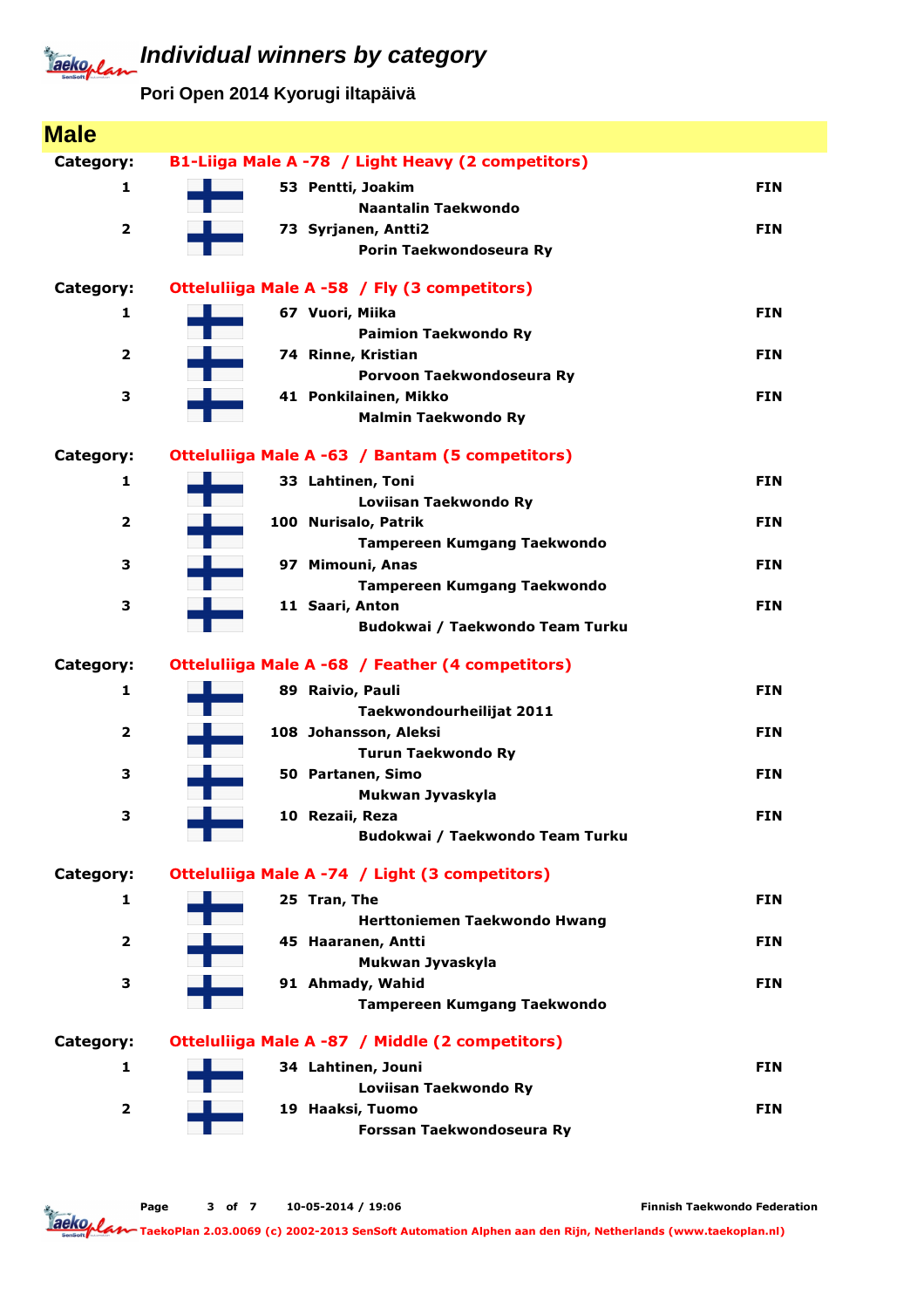**Pori Open 2014 Kyorugi iltapäivä**

| <b>Male</b>             |                                                     |            |
|-------------------------|-----------------------------------------------------|------------|
| Category:               | Seniorit +30 Male A -80 / (3 competitors)           |            |
| 1                       | 18 Huuskonen, Matti<br><b>Espoo Hwarang Team Ry</b> | <b>FIN</b> |
| $\overline{\mathbf{2}}$ | 58 Aarnio, Marko<br><b>Paimion Taekwondo Ry</b>     | <b>FIN</b> |
| 3                       | 23 Korhonen, Erkka<br>Helsingin Itsepuolustuskoulu  | <b>FIN</b> |
| Category:               | Seniorit +30 Male A +80 / (3 competitors)           |            |
| 1                       | 51 Friman, Karo<br>Naantalin Taekwondo              | <b>FIN</b> |
| $\overline{2}$          | 52 Makela, Risto<br><b>Naantalin Taekwondo</b>      | <b>FIN</b> |
| з                       | 85 Koskela, Mikko<br>Taekwondo Park Raisio Ry       | <b>FIN</b> |

Page 4 of 7 10-05-2014 / 19:06

Finnish Taekwondo Federation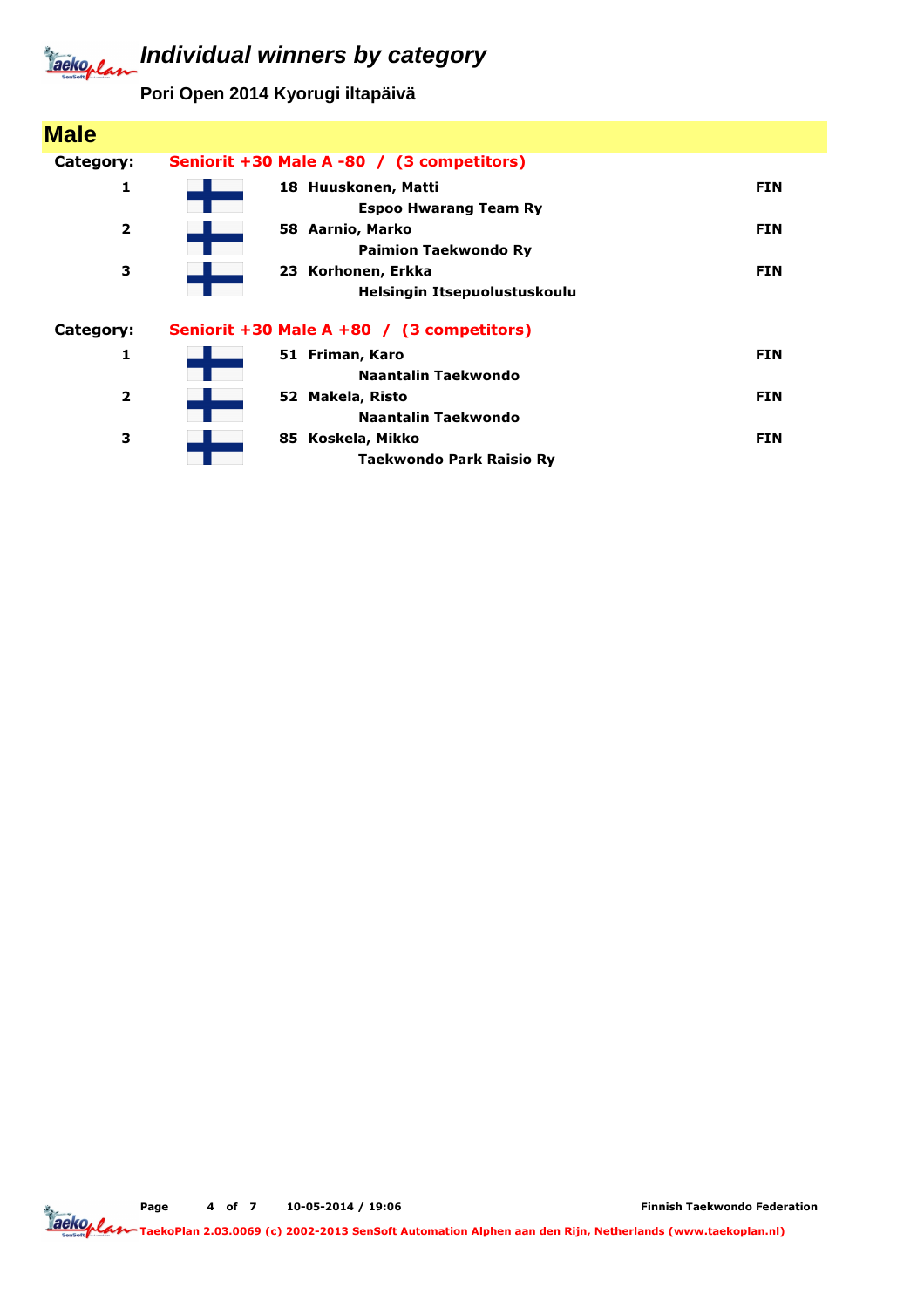**Pori Open 2014 Kyorugi iltapäivä**

| <b>Female</b>           |                                                       |            |
|-------------------------|-------------------------------------------------------|------------|
| Category:               | Harrastajat Female A -57 / Fly (3 competitors)        |            |
| $\mathbf{1}$            | 113 Ojavalli, Tiia                                    | <b>FIN</b> |
|                         | <b>Yong Taekwondo</b>                                 |            |
| 2                       | 112 Nieminen, Lea                                     | <b>FIN</b> |
|                         | <b>Yong Taekwondo</b>                                 |            |
| 3                       | 47 Hasala, Veera                                      | <b>FIN</b> |
|                         | Mukwan Jyvaskyla                                      |            |
| Category:               | Harrastajat Female A -67 / Bantam (7 competitors)     |            |
| 1                       | 38 Harcenkova, Sabina                                 | <b>FIN</b> |
|                         | <b>Malmin Taekwondo Ry</b>                            |            |
| 2                       | 70 Heinonen, Henrika                                  | <b>FIN</b> |
|                         | Porin Taekwondoseura Ry                               |            |
| 3                       | 59 Jaske, Annukka                                     | <b>FIN</b> |
| з                       | <b>Paimion Taekwondo Ry</b><br>20 Korpela, Maija      | <b>FIN</b> |
|                         | Forssan Taekwondoseura Ry                             |            |
|                         |                                                       |            |
| Category:               | C1-Kadetit Female A -33 / Fly (2 competitors)         |            |
| 1                       | 13 Tammila, Ida                                       | <b>FIN</b> |
|                         | Budokwai / Taekwondo Team Turku                       |            |
| $\overline{\mathbf{2}}$ | 110 Hanhinen, Taru                                    | <b>FIN</b> |
|                         | <b>Yong Taekwondo</b>                                 |            |
| Category:               | C1-Kadetit Female A -37 / Bantam (4 competitors)      |            |
| 1                       | 92 Lehto, Sini                                        | <b>FIN</b> |
|                         | <b>Tampereen Kumgang Taekwondo</b>                    |            |
| 2                       | 82 Toivonen, Elisa                                    | <b>FIN</b> |
|                         | Taekwondo Nurmijarvi                                  |            |
| 3                       | 14 Tammila, Ida2                                      | <b>FIN</b> |
| з                       | Budokwai / Taekwondo Team Turku<br>17 Tiihonen, Sanni | FIN        |
|                         | <b>Doboksport Tampere</b>                             |            |
|                         |                                                       |            |
| Category:               | C1-Kadetit Female A -41 / Feather (3 competitors)     |            |
| 1                       | 90 Vayrynen, Milla                                    | <b>FIN</b> |
|                         | Taekwondourheilijat 2011                              |            |
| $\overline{\mathbf{2}}$ | 103 Lahti, Emilia                                     | <b>FIN</b> |
|                         | Tapiolan Taekwondo Hwang                              |            |
| з                       | 83 Toivonen, Elisa.                                   | <b>FIN</b> |
|                         | Taekwondo Nurmijarvi                                  |            |
| Category:               | C1-Kadetit Female A -44 / Light (2 competitors)       |            |
| 1                       | 81 Aalto, Tuila                                       | <b>FIN</b> |
|                         | Taekwondo Nurmijarvi                                  |            |
| $\overline{\mathbf{2}}$ | 104 Lahti, Emilia1                                    | <b>FIN</b> |
|                         |                                                       |            |
|                         | Tapiolan Taekwondo Hwang                              |            |

Page 5 of 7 10-05-2014 / 19:06

Finnish Taekwondo Federation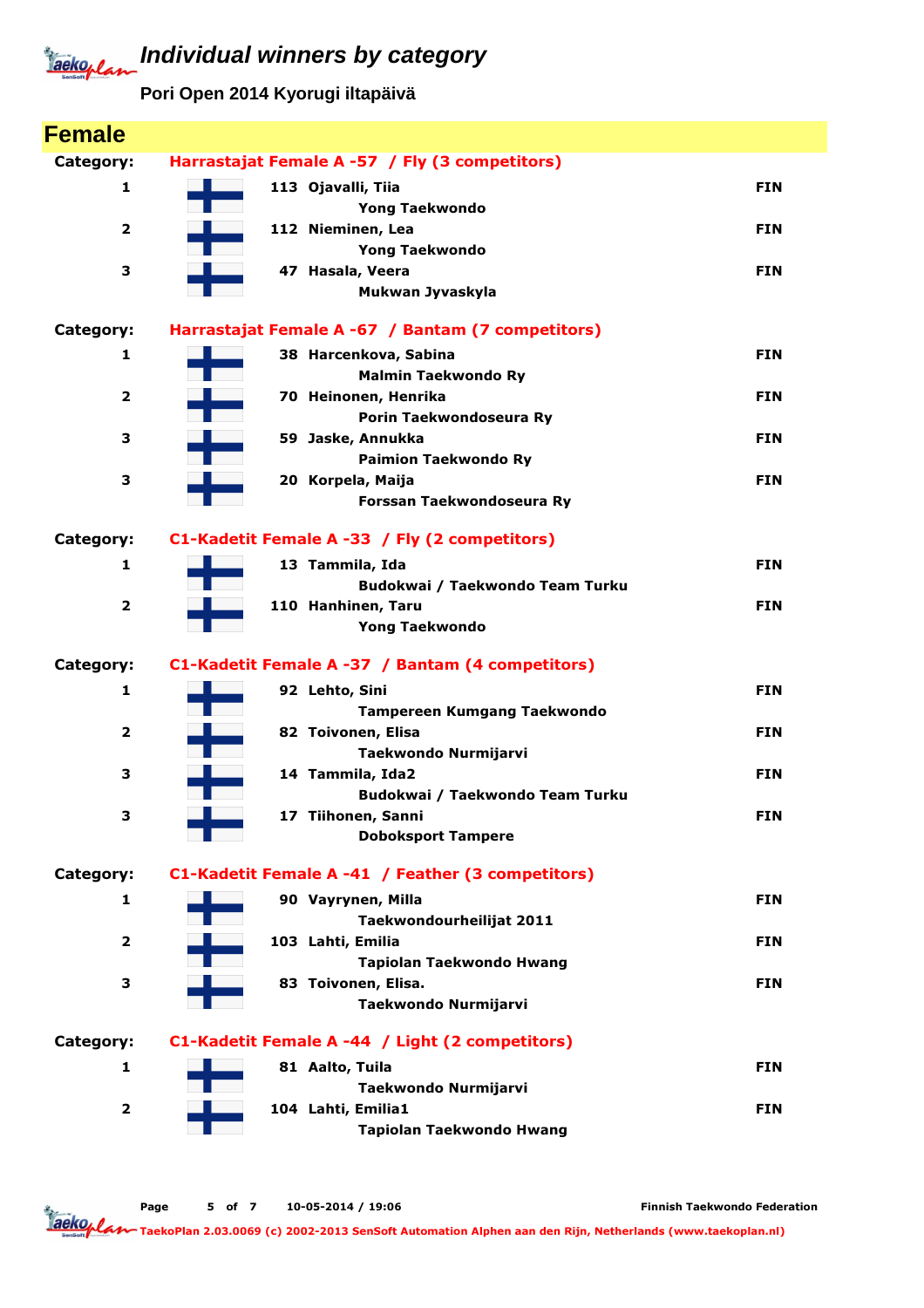**Pori Open 2014 Kyorugi iltapäivä**

| <b>Female</b>           |                |                                                        |                                     |
|-------------------------|----------------|--------------------------------------------------------|-------------------------------------|
| Category:               |                | C1-Kadetit Female A -47 / Welter (3 competitors)       |                                     |
| 1                       |                | 36 Reiman, Emma                                        | <b>FIN</b>                          |
|                         |                | Loviisan Taekwondo Ry                                  |                                     |
| $\overline{\mathbf{2}}$ |                | 102 Ojala, Jasmin                                      | <b>FIN</b>                          |
|                         |                | Tampereen Kumgang Taekwondo                            |                                     |
| З                       |                | 37 Boughrara, Chahrazed                                | <b>FIN</b>                          |
|                         |                | <b>Malmin Taekwondo Ry</b>                             |                                     |
| Category:               |                | C1-Kadetit Female A -51 / Light middle (3 competitors) |                                     |
| 1                       |                | 114 Rannikko, Noora                                    | <b>FIN</b>                          |
|                         |                | <b>Yong Taekwondo</b>                                  |                                     |
| 2                       |                | 21 Muikku, Jessica                                     | <b>FIN</b>                          |
|                         |                | Hämeenlinnan Taekwondoseura Ry                         |                                     |
| 3                       |                | 64 Raita, Alexandra                                    | <b>FIN</b>                          |
|                         |                | <b>Paimion Taekwondo Ry</b>                            |                                     |
| Category:               |                | C1-Kadetit Female A -55 / Middle (4 competitors)       |                                     |
| 1                       |                | 1 Aaltonen, Nella                                      | <b>FIN</b>                          |
|                         |                | Budokwai / Taekwondo Team Turku                        |                                     |
| 2                       |                | 61 Kallio, Krista                                      | <b>FIN</b>                          |
|                         |                | <b>Paimion Taekwondo Ry</b>                            |                                     |
| З                       |                | 6 Jarvinen, Ronja                                      | <b>FIN</b>                          |
|                         |                | Budokwai / Taekwondo Team Turku                        |                                     |
| з                       |                | 54 Pentti, Ester<br>Naantalin Taekwondo                | <b>FIN</b>                          |
|                         |                |                                                        |                                     |
| Category:               |                | C1-Kadetit Female A +59 / Heavy (2 competitors)        |                                     |
| 1                       |                | 48 Khazari, Amal                                       | <b>FIN</b>                          |
|                         |                | Mukwan Jyvaskyla                                       |                                     |
| $\overline{\mathbf{2}}$ |                | 107 Ruuska, Jenna<br>Toijalan Taekwondo - Chun         | <b>FIN</b>                          |
|                         |                |                                                        |                                     |
| Category:               |                | B1-Liiga Female A -46 / Bantam (3 competitors)         |                                     |
| 1                       |                | 116 Aalto, Vilja                                       | <b>FIN</b>                          |
|                         |                | Mukwan Jyvaskyla                                       |                                     |
| $\overline{\mathbf{2}}$ |                | 63 Nyppynen, Henna                                     | <b>FIN</b>                          |
|                         |                | <b>Paimion Taekwondo Ry</b>                            |                                     |
| 3                       |                | 62 Kallonen, Kati<br><b>Paimion Taekwondo Ry</b>       | <b>FIN</b>                          |
|                         |                |                                                        |                                     |
| Category:               |                | B1-Liiga Female A -52 / Light (7 competitors)          |                                     |
| $\mathbf{1}$            |                | 115 Rannikko, Noora.                                   | <b>FIN</b>                          |
|                         |                | <b>Yong Taekwondo</b>                                  |                                     |
| $\overline{\mathbf{2}}$ |                | 44 Aalto, Vilja                                        | <b>FIN</b>                          |
|                         |                | Mukwan Jyvaskyla                                       |                                     |
| З                       |                | 60 Jokinen, Nea<br><b>Paimion Taekwondo Ry</b>         | <b>FIN</b>                          |
| З                       |                | 49 Lehtinen, Oona                                      | <b>FIN</b>                          |
|                         |                | Mukwan Jyvaskyla                                       |                                     |
|                         |                |                                                        |                                     |
|                         | Page<br>6 of 7 | 10-05-2014 / 19:06                                     | <b>Finnish Taekwondo Federation</b> |